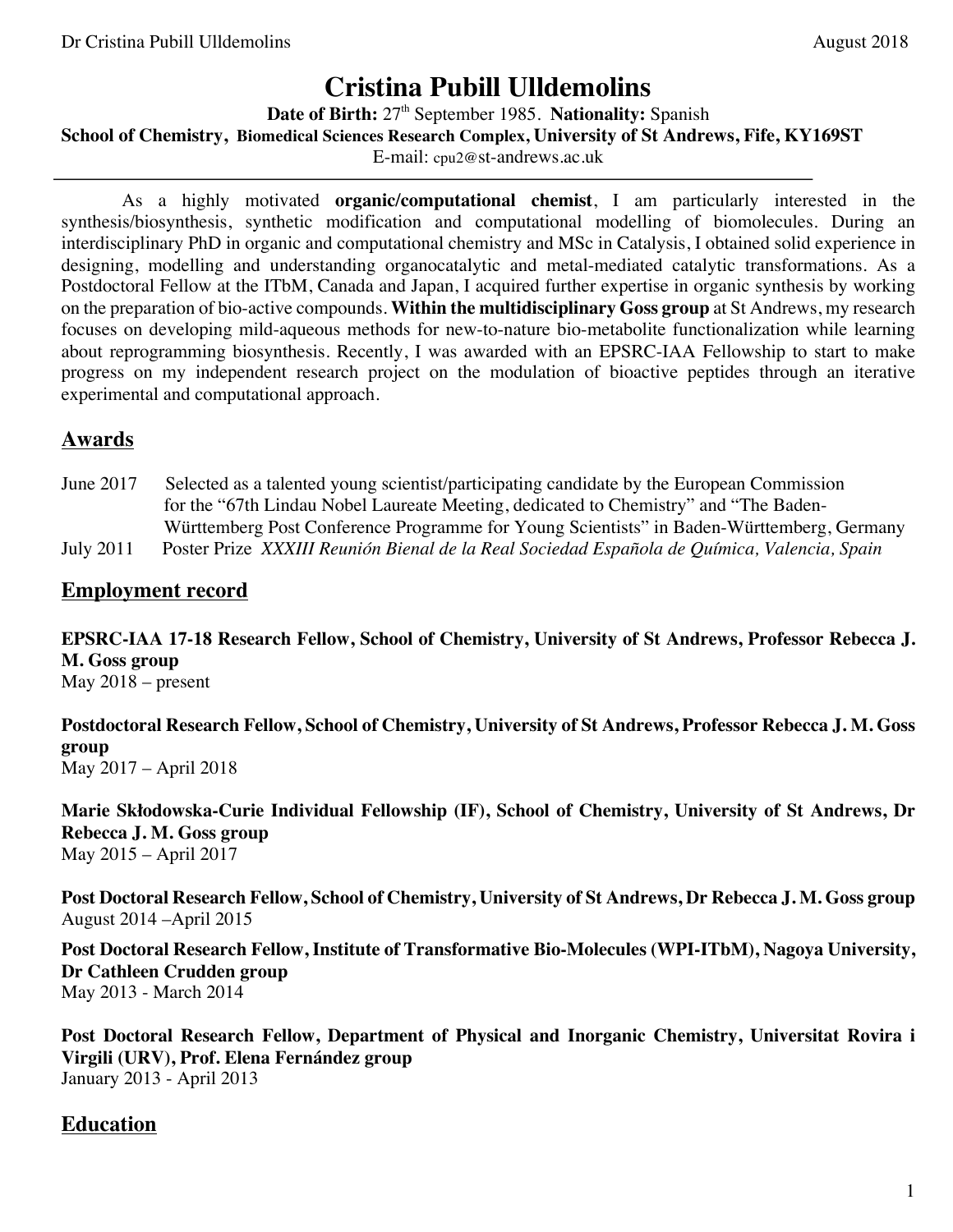#### **Interdisciplinary PhD in Organic and Computational Chemistry, URV and Institut Català d'Investigació Química (ICIQ) Prof. Elena Fernández and Prof. Carles Bo groups**

September 2008-December 2012 (Awarded December 2012, Excellent *suma cum laude*)

- Successfully designed, developed, applied and fully understood novel organocatalytic and metal mediated catalytic methodologies in the synthesis of organoboron compounds.
- Performed research in international laboratories:

- Queen's University, **Dr Cathleen Crudden group**, Ontario, **Canada** May to October 2011 - Durham University **Prof. Todd Marder group**, , **United Kingdom** July to September 2009

#### **MSc. in Catalysis, Universitat Rovira i Virgili, Spain**

2008-2009 (Awarded June 2009)

#### **BSc. in Chemistry, Universitat Rovira i Virgili, Spain**

2003-2008 (Awarded April 2008)

• **Erasmus Exchange Program,** Friedrich-Alexander University, Erlangen, **Germany** October 2007 to July 2008

# **Highlighted Skills and Knowledge**

- Laboratory: extensive experience in methodology development and optimization of new catalytic reaction conditions, especially organometallic reactions; synthetic organic/inorganic chemistry, homogeneous catalysis, multi-step organic synthesis, inert-atmosphere chemical manipulation (Schlenk line and dry box), flash and gas chromatography
- **Purification and characterization techniques:** extensive experience with up-to-date purification automated and manual chromatographic techniques and modern characterization techniques (NMR, IR, UV-Vis, MS) of new molecules/compounds
- **Synthetic biology:** competent in reprogramming biosynthesis and protein purification
- **Computational chemistry:** profound knowledge of molecular modelling especially in performing relevant DFT calculations including applications to understand and inform real systems; Proficient in mechanism determination of organic and inorganic reactions
- **Management skills:** broad project management experience, great leadership, excellent interpersonal and communication skills; self-driven, highly communicative
- **Languages**: excellent written and oral English, Spanish and Catalan, competent level of German
- International research experience: performed research in **Germany, United Kingdom, Spain, Canada and Japan**

# **Research Presentations**

### **Oral communications** *(5)*

**Selective functionalisation and diversification of halogenated compounds through mild aqueous crosscoupling methodologies: from organic molecules to natural products;** Cristina Pubill-Ulldemolins, Michael J. Corr, Sunil V. Sharma, Enrico Marelli, Rebecca J. M. Goss; 253rd ACS National Meeting & Exposition – Advanced Materials, Technologies, Systems & Processes, San Francisco, USA, April 2017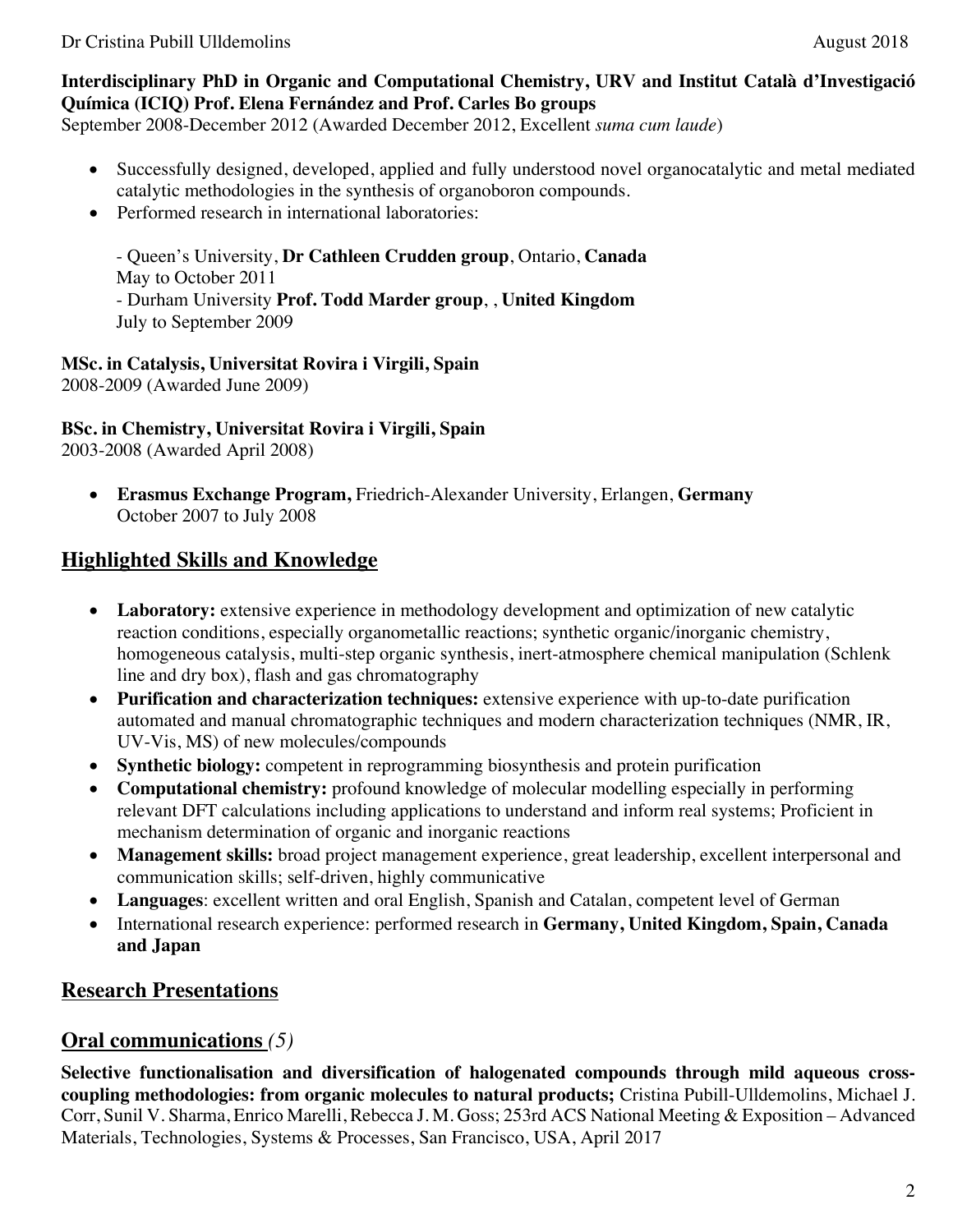**Unravelling the mechanism of metal-free catalytic** *β***-borations;** Cristina Pubill-Ulldemolins, Carles Bo, Elena Fernández; Nobel Campus, *Chemistry for lif*e, Port Aventura, Spain, July 2012 *Selected candidate for an Interview in a National newspaper La Vanguardia, June 2012* 

**Unravelling the mechanism of unprecedented metal-free catalytic borations;** Cristina Pubill-Ulldemolins, Carles Bo, Elena Fernández, ICIQ Young seminar, ICIQ, Tarragona, Spain, December 2011

**Catalytic diboration of endocyclic alkenes: mechanistic insights** (*flash-poster presentation*); Cristina Pubill-Ulldemolins, Carles Bo, Jose A. Mata, Elena Fernández, Euroboron V, Edinburgh, United Kingdom, September 2010

**Influència dels lligands carbens N-heterocíclics en l'adició catalítica de borans a olefines cícliques;** Cristina Pubill-Ulldemolins, Carles Bo, Jose A. Mata, Elena Fernández, Sisena trobada de Joves Investigadors dels Països Catalans, València, Spain, February 2010

#### **Posters** *(most recent ones out of 10)*

**Expanding the GenoChemetics toolkit with new aqueous cross coupling methodologies**; Cristina Pubill-Ulldemolins, Michael J. Corr, Sunil V. Sharma, Enrico Marelli, Rebecca J. M. Goss ; ECECR2 & Industry Chemistry Forum, St Andrews, UK, September 2017

**Pd mediated selective functionalisation and diversification of biologically relevant halogenated molecules through mild cross-coupling methodologies in water**; Cristina Pubill-Ulldemolins, Sunil V. Sharma, Enrico Marelli, Michael J. Corr, Rebecca J. M. Goss ; 253rd ACS National Meeting & Exposition – Advanced Materials, Technologies, Systems & Processes, **San Francisco**, USA, April 2017

**On the Mechanism of PR3-Assisted Organocatalytic** *β***-Boration reaction: Origin of the enantioinduction;**  Cristina Pubill-Ulldemolins, Amadeu Bonet, Henrik Gulyás, Elena Fernández, Carles Bo, 18th International Symposium in Homogeneous Catalysis, Toulouse, France, July 2012 ; Also presented in the Nobel Campus, Chemistry for life, Port Aventura, Spain, July 2012

**Transition metal-free** *β***-boration: the role of the base;** Cristina Pubill-Ulldemolins, Amadeu Bonet, Carles Bo, Henrik Gulyás, Elena Fernández, IME Boron XIV conference, Niagara Falls, Canada, September 2011

# **Funding Awarded**

- 2018 Martí i Franquès Fellowship Attracting the best scientific talent to Southern Catalonia ~ $\epsilon$ 30K
- 2018 EPSRC-IAA 2017-18, £18K
- 2015-2017 **Marie Skłodowska-Curie Individual Fellowship (IF)** ~£127K
- 2011 BE 2010 Fellowship: mobility grant for stays outside Catalonia, AGAUR, Spain
- 2008-2009 Mobility Fellowship for students of an official MSc, URV, Spain
- 2008-2012 ICIQ fellowship Project, ICIQ, Spain
- 2008-2009 Fellowship "Iniciació a la recerca", URV, Spain
- 2007-2008 Erasmus Exchange Program Fellowship, European Commission

# **Administrative Experience/ Teaching**

*Supervision of students*

2015 - 2018 34<sup>th</sup> year undergaduate students, St Andrews University, St Andrews, Scotland, United Kingdom 2015 - 2016 2 Undergraduate summer students, St Andrews University, St Andrews, Scotland, United Kingdom 2013 2 Undergraduate summer students, Queen's University, Kingston, Ontario, Canada.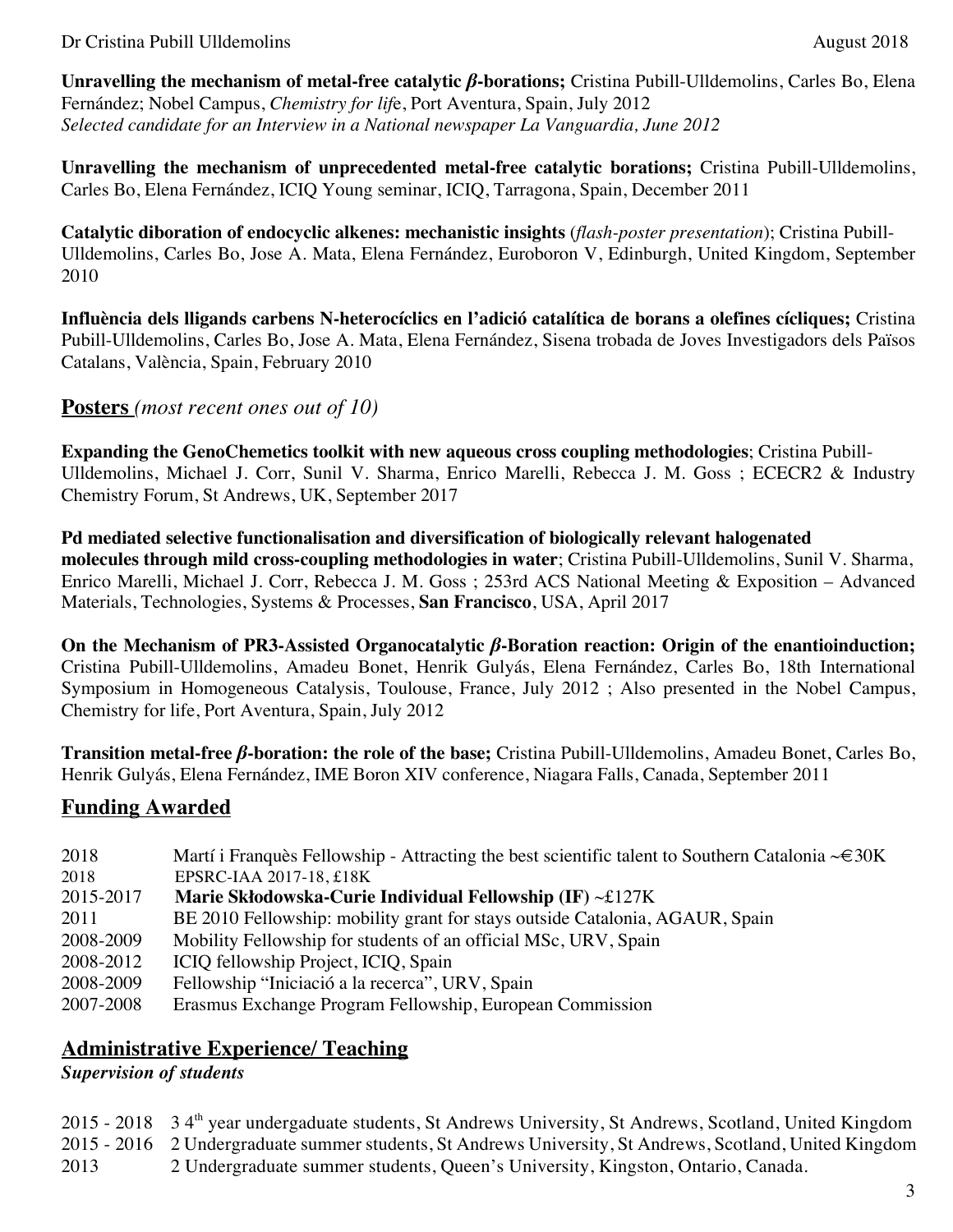2011 – 2011 1 Master Student, Institut Català d'Investigació Química (ICIQ) and University Rovira i Virgili (URV), Tarragona, Catalonia, Spain.

#### *Teaching experience*

- 2014 2017 Organized, managed and taught biocatalysis and Pd mediated Catalysis lectures and conducted the annual practical training program at CRITICAT PhD student rotation at University of St Andrews (Scotland, UK)
- 2014 2017 Prepared workshops/handouts, taught and conducted tutorials on Organometallic chemistry/ catalysis/ bioorthogonal reactions /Nanoparticles in medicine University of St Andrews (Scotland, UK)
- 2013 Prepared workshops/handouts, taught and conducted tutorials on Organic synthesis with a special focus on total synthesis of natural Products Queens University, Kingston, Canada (funded by the ITbM)

#### *Administrative experience*

• *External reviewer* for the "International Doctorate" distinction of two doctoral thesis titled: "Catalytic access to (poly)borylated compounds by coupling unsaturated substrates and diboron or methyldiboron reagents" by the doctoral student Núria Miralles Prat, Universitat Rovira i Virgili, Tarragona, Spain, February **2018** 

"Selective polyfunctional synthesis through organoboron compounds" by Dr Enrico La Cascia (Prof. Elena Fernández and Prof. Andrew Whiting groups), Universitat Rovira i Virgili, Tarragona, Spain, November **2016** 

- Participation as a chair of the first session in the Mini Postdoctoral Symposium, University of St Andrews, UK, March **2016**
- Organising team member of the 1st Chemistry postdoc's academic career event, University of St Andrews, UK, November **2016**
- *External examiner* of the doctoral thesis titled: "Theoretical and experimental understanding of the pull-push effect on the synthesis of organoboranes, sulfides and selenides- defended by Dr Xavier Sanz López; (Prof. Elena Fernández and Prof. Carles Bo groups), Universitat Rovira i Virgili, Tarragona, Spain, October **2015**

### **Publications**

1. Developing a Bench-Scale Green Diboration Reaction toward Industrial Application; Albert Farrea, Rachel A. Briggsa, **Cristina Pubill-Ulldemolins**, Amadeu Bonet, *Synthesis,* **2017**, 49(21), 4775.

*I am corresponding author on this paper*

- 2. Living GenoChemetics: Synthesis through Hyphenating Synthetic Biology and Synthetic Chemistry *in vivo*; Sunil V. Sharma, Xiaoxue Tong, **Cristina Pubill-Ulldemolins**, Christopher Cartmell, Emma J. A. Bogosyan, Emma J. Rackham, Enrico Marelli, Refaat B. Hamed, Rebecca J. M. Goss, *Nat. Commun.,* **2017**, 8(10), 229
- 3. Sonogashira Diversification of Unprotected Halotryptophans, Halotryptophan containing Tripeptides; and Generation of a New to Nature Bromo-natural Product and its Diversification in Water; Michael J. Corr, Sunil V. Sharma, **Cristina Pubill-Ulldemolins**, Rhea T. Bown, Pierre Poirot, Duncan R. M. Smith, Christopher Cartmell, Antoine Abou-Fayad and Rebecca J. M. Goss, *Chem. Sci.*, **2017**, 8, 2039.